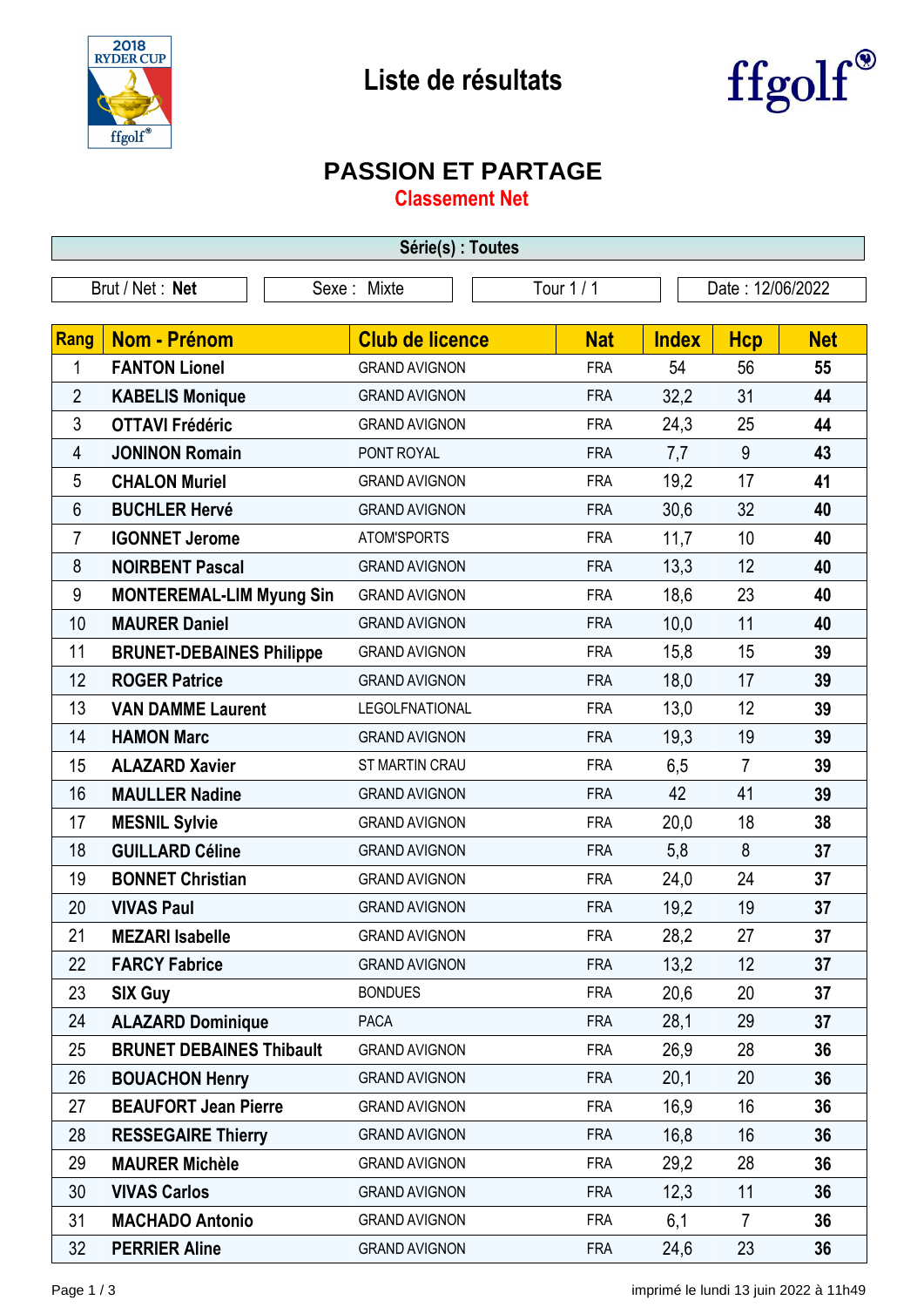| Rang | <b>Nom - Prénom</b>        | <b>Club de licence</b> | <b>Nat</b> | <b>Index</b> | <b>Hcp</b> | <b>Net</b> |
|------|----------------------------|------------------------|------------|--------------|------------|------------|
| 33   | <b>PERLES Jacqueline</b>   | <b>GRAND AVIGNON</b>   | <b>FRA</b> | 23,8         | 22         | 36         |
| 34   | <b>BARTHELEMY Patrick</b>  | <b>GRAND AVIGNON</b>   | <b>FRA</b> | 26,4         | 27         | 36         |
| 35   | <b>LURIE Pascal</b>        | <b>GRAND AVIGNON</b>   | <b>FRA</b> | 15,1         | 14         | 35         |
| 36   | <b>GAERNI Geneviève</b>    | <b>GRAND AVIGNON</b>   | <b>FRA</b> | 35,9         | 35         | 35         |
| 37   | <b>LACAZE Gerard</b>       | <b>GORGES DU TARN</b>  | <b>FRA</b> | 21,0         | 21         | 34         |
| 38   | <b>TENDYCK Guy</b>         | <b>GRAND AVIGNON</b>   | <b>FRA</b> | 12,0         | 10         | 34         |
| 39   | <b>GAERNI Serge</b>        | <b>GRAND AVIGNON</b>   | <b>FRA</b> | 27,4         | 28         | 34         |
| 40   | <b>LACAZE Michele</b>      | <b>GORGES DU TARN</b>  | <b>FRA</b> | 23,9         | 22         | 34         |
| 41   | <b>VITTECOQ Emilie</b>     | <b>GRAND AVIGNON</b>   | <b>FRA</b> | 18,0         | 16         | 34         |
| 42   | <b>JANKOVSKY Philippe</b>  | <b>GRAND AVIGNON</b>   | <b>FRA</b> | 10,9         | 13         | 34         |
| 43   | <b>PERRIN François</b>     | <b>GRAND AVIGNON</b>   | <b>FRA</b> | 20,6         | 20         | 33         |
| 44   | <b>MEZARI Gilles</b>       | <b>GRAND AVIGNON</b>   | <b>FRA</b> | 19,3         | 19         | 33         |
| 45   | <b>DELORME Andre</b>       | <b>GRAND AVIGNON</b>   | <b>FRA</b> | 13,8         | 13         | 33         |
| 46   | <b>PERRIN Isabel</b>       | <b>GRAND AVIGNON</b>   | <b>FRA</b> | 52           | 51         | 32         |
| 47   | <b>HAMON Laurence</b>      | <b>GRAND AVIGNON</b>   | <b>FRA</b> | 23,5         | 22         | 32         |
| 48   | <b>PERRIER Jean Pierre</b> | <b>GRAND AVIGNON</b>   | <b>FRA</b> | 16,8         | 16         | 32         |
| 49   | <b>ORLIANGES Emmanuel</b>  | SAUMANE                | <b>FRA</b> | 18,1         | 18         | 32         |
| 50   | <b>PROST Michel</b>        | <b>BOURBON</b>         | <b>FRA</b> | 11,6         | 10         | 32         |
| 51   | <b>CAMUS Frédéric</b>      | <b>GRAND AVIGNON</b>   | <b>FRA</b> | 17,0         | 16         | 32         |
| 52   | <b>DRAGTEN Eric</b>        | CAMPAGNE               | <b>FRA</b> | 30,8         | 32         | 32         |
| 53   | <b>KOVACEVIC Daniel</b>    | <b>GRAND AVIGNON</b>   | <b>FRA</b> | 24,0         | 24         | 32         |
| 54   | <b>CHRISTOF Vincent</b>    | <b>PACA</b>            | <b>FRA</b> | 20,1         | 20         | 31         |
| 55   | <b>FOUREL Maryline</b>     | <b>GRAND AVIGNON</b>   | <b>FRA</b> | 32,9         | 32         | 31         |
| 56   | <b>GIBBON Trevor</b>       | <b>GRAND AVIGNON</b>   | <b>FRA</b> | 15,0         | 14         | 31         |
| 57   | <b>CLAPOT Francois</b>     | AVIGNON CHATEAUBLANC   | <b>FRA</b> | 24,1         | 25         | 31         |
| 58   | <b>DECORBEZ Emile</b>      | <b>GRAND AVIGNON</b>   | <b>FRA</b> | 9,1          | 10         | 31         |
| 59   | <b>PASSERON Thierry</b>    | <b>GRAND AVIGNON</b>   | <b>FRA</b> | 10,4         | 12         | 30         |
| 60   | <b>DENJEAN Liliane</b>     | <b>GRAND AVIGNON</b>   | <b>FRA</b> | 30,3         | 29         | 30         |
| 61   | <b>BRONZINI Maryvonne</b>  | <b>GRAND AVIGNON</b>   | <b>FRA</b> | 30,9         | 29         | 30         |
| 62   | <b>FESCIA Gerard</b>       | <b>GRAND AVIGNON</b>   | <b>FRA</b> | 22,4         | 23         | 29         |
| 63   | <b>LIONTI François</b>     | AUVERGNE-RHÔNE-ALPES   | <b>FRA</b> | 20,9         | 21         | 29         |
| 64   | <b>JANKOVSKY Mathieu</b>   | <b>GRAND AVIGNON</b>   | <b>FRA</b> | 32,9         | 33         | 29         |
| 65   | <b>BOUACHON Maryvonne</b>  | <b>GRAND AVIGNON</b>   | <b>FRA</b> | 26,0         | 24         | 28         |
| 66   | <b>BROC-IRION Brigitte</b> | <b>GRAND AVIGNON</b>   | <b>FRA</b> | 19,0         | 17         | 28         |
| 67   | <b>THAVEAU Gerard</b>      | <b>GRAND AVIGNON</b>   | <b>FRA</b> | 16,8         | 16         | 27         |
| 68   | <b>MAULLER Philippe</b>    | <b>GRAND AVIGNON</b>   | <b>FRA</b> | 19,4         | 19         | 27         |
| 69   | <b>CLAPOT Olivier</b>      | <b>OCCITANIE</b>       | <b>FRA</b> | 17,5         | 17         | 26         |
| 70   | <b>SIRVENT Guillaume</b>   | <b>GRAND AVIGNON</b>   | <b>FRA</b> | 13,0         | 12         | 26         |
| 71   | <b>ARAKELIAN Patrick</b>   | <b>GRAND AVIGNON</b>   | <b>FRA</b> | 35,8         | 38         | 23         |
| 72   | <b>PICHAT Brigitte</b>     | <b>GRAND AVIGNON</b>   | <b>FRA</b> | 28,6         | 27         | 23         |
| 73   | <b>CHALON Jacques</b>      | <b>GRAND AVIGNON</b>   | <b>FRA</b> | 14,2         | 13         | 19         |
| 74   | <b>COULON Frederic</b>     | <b>SERVANES</b>        | <b>FRA</b> | 18,5         | 18         | 18         |
| 75   | <b>MICHARD Patrick</b>     | <b>GRAND AVIGNON</b>   | <b>FRA</b> | 23,4         | 24         | <b>ABJ</b> |